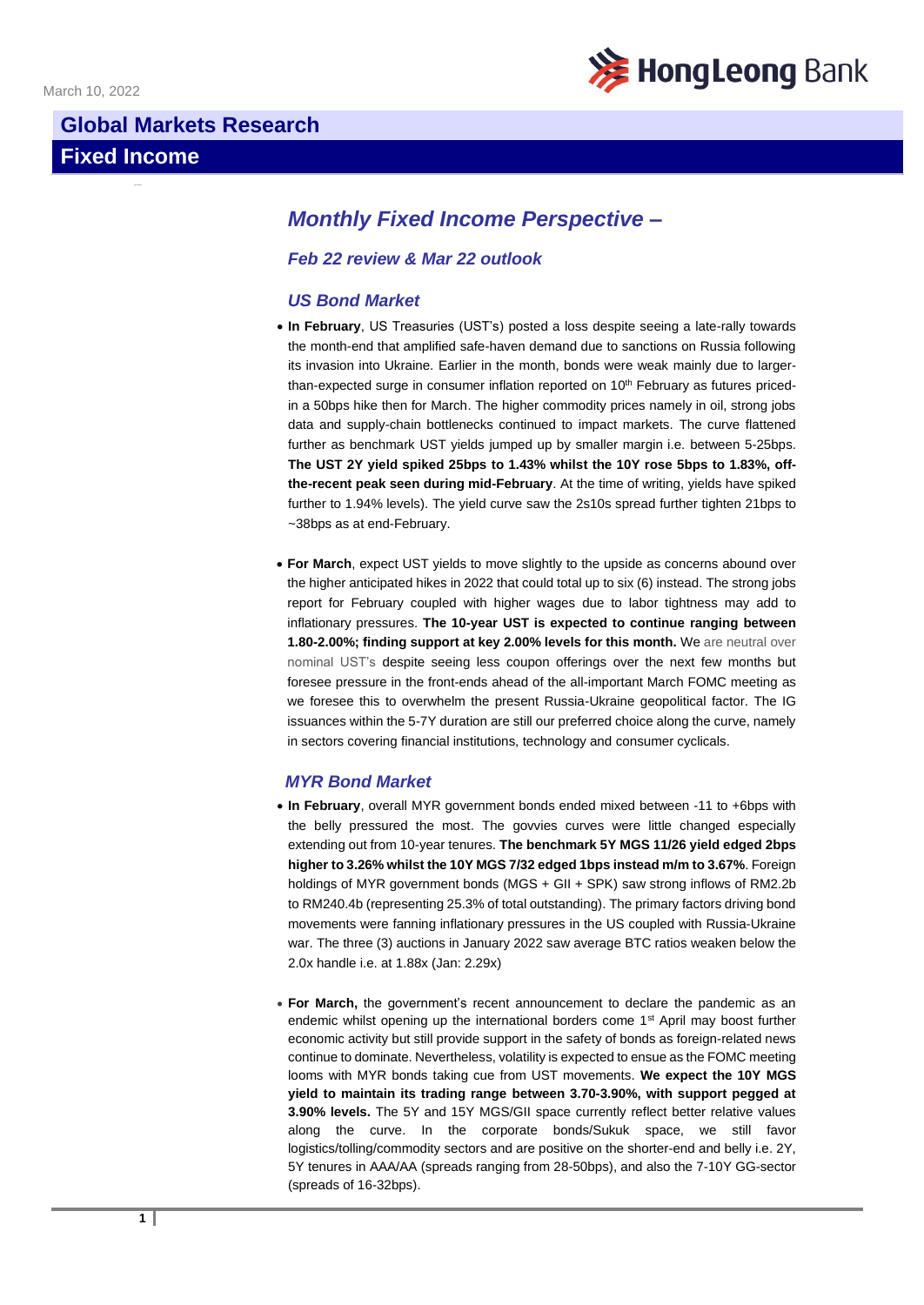

#### **MYR sovereign curve (MGS)**



*Source: Bloomberg*

#### *US February headline payrolls continued to impress, surpassing estimates but stalling wage growth needs to be monitored…*

**February Non-Farm Payrolls ("NFP")** rose 678k (above the consensus of 423k), whilst adding a bigger upward revision of 92k for the months of December and January. The strength in hiring and the extension in working hours helped boost data; especially in the leisure, hospitality, education, healthcare and also transportation and warehousing sectors. However wage growth was seen to have stalled possibly due to seasonal adjustment process seen in earlier months. The unemployment rate improved to slightly higher to 3.8% (Jan: 4.0%), resuming the trend seen in prior to January. Nevertheless the strong labor participation rate which notched 0.1ppts to 62.3%, a new high since March 2020 (Jan: 62.2%) is a strong factor that may over-ride the mundane wage growth. The average hourly wages were surprisingly unchanged m/m (previous month 0.7%) whereas the y/y figures fell to 5.1% (previous month 5.7%).

Meanwhile, the strong data emanating from both Markit US manufacturing PMI for February @ 57.3 (Jan: 57.5) and higher ISM manufacturing data of 58.6 (Nov: 57.6) is set to reaffirm steady and continued economic expansion despite supply-chain bottlenecks. The Fed's preferred inflation measure i.e. core PCE in January maintained at 0.5% m/m whilst y/y traction jumped further to 5.2% (Dec:4.9%); potentially justifying the cause for higher rates.

Expect attention to shift to the all-important FOMC meeting during the 16-17<sup>th</sup> of March (to recap, the Fed Fund Rates was left unchanged at 0.00-0.25% at the latest FOMC on 27th January whilst embarking on its asset tapering that involved winding-down monthly bond purchases from \$15b in USTs in November to \$30b per in December, January, February and finally ending with \$15b in March)**.** Meanwhile, its current balance sheet reveals total assets rose further to \$8.90 trillion as at 28th February 2022 (\$8.87 trillion @ 31st Jan). The Fed's dot plot sees 10 out of 18 officials advocating three (3) rate hikes in 2022 with another 2 predicting four (4) rate hikes instead. Additional data from the **Fed Fund Futures reflect traders' hypothetical expectations of a higher 98% odds of a hike (100% prior month) between 25-50bps in the next FOMC meeting in March** with an 100% chance of another rate hike in its subsequent May 2022 meeting at the time of writing. **CME FedWatch Tool meanwhile, maintains a ~94% chance of a 25bps hike of between 25-50bps in March instead.**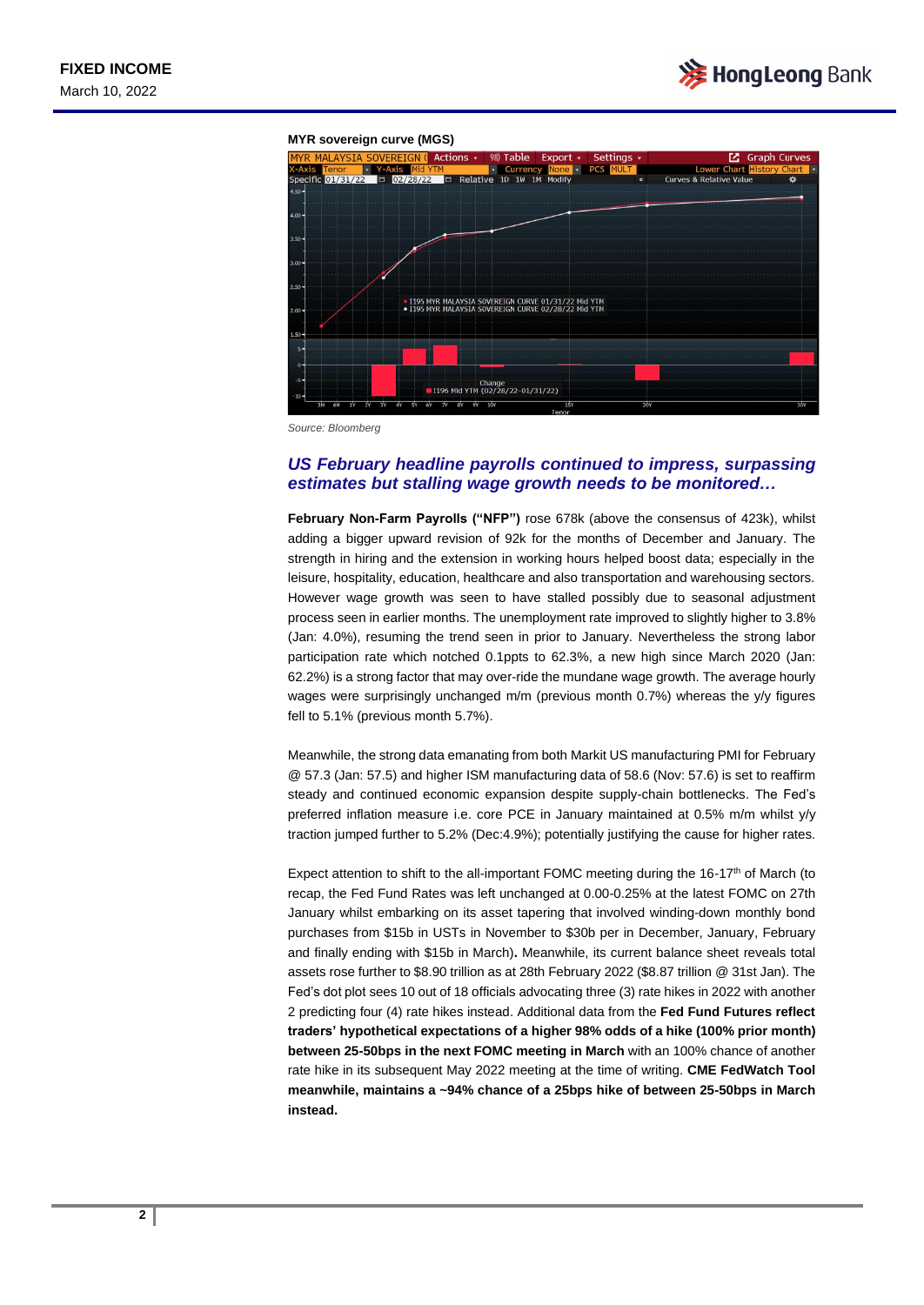# *Foreign holdings of overall MYR bonds jumped ~RM3.1b or 1.2% in February despite weaker MYR against the greenback @ 4.20 levels*

Foreign holdings of overall MYR bonds continued to rise in February by RM3.1b or 1.2% to RM263.2b. However, non-resident holdings of MGS rose by a mere RM494m or 0.3% (prior month: RM4.7b) to RM194.6b, another new high whilst forming 39.3% of total outstanding. **Total MYR Government bonds (i.e. MGS+GII+SPK) holdings saw net inflows of RM2.2b to RM240.4b (representing 25.3% of total outstanding) versus prior month's +RM4.3b;** despite the even sharper rise in net issuances of +RM14.5b for the month (January: +RM12.5b). Meantime, **12-month rolling inflows notched a lower cumulative amount of RM29.5b (prior month: +RM32.9b).** Investors were a tad bullish on MYR bonds on safe-haven purchases amid geopolitical tensions and projected increase in the nation's coffers due to higher oil revenue arising from the spike in commodities. We note that concerns over the US Fed's asset-tapering exercise and imminent rate hikes in the immediate future took a back-seat momentarily on decent yield-carry and levels following the spike in global bond yields in February.

Auction exercises were generally muted, due to fanning inflationary pressures in the US and potential rate-hiking exercises set to commence in March. However, the active participation of large pension funds such as EPF in both the primary and secondary markets were seen to provide support and smoothen volatilities. The notable depth and appetite of local investment Institutions namely GLIC's, fund management and asset management companies via proactive guidance and encouragement from the likes of BNM and Securities Commission was another plus factor. Nevertheless, concerns over the government's elevated fiscal deficit expectations of at least 6.0% of GDP, and higher statutory debt limit of 65% of GDP may make its rounds again in the near future. Until then we expect foreign counter-parties to take the opportunity from the fallout of Russia-Ukraine to make their foray into South-East Asian markets, benefitting MYR bonds as well.

Elsewhere, equities improved on the RM332m inflow seen in January, with the highest YTD inflow of RM2.8b seen for February; whilst the cumulative 12-month rolling inflows recorded RM1.68b (prior month: outflows of RM1.99b). On the currency side, the MYR weakened slightly against USD to 4.1993 as at end-January from 4.1855 prior month, and is seen strengthening to 4.1800 levels at the time of writing.



*Source: BNM, HLBB Global Markets Research*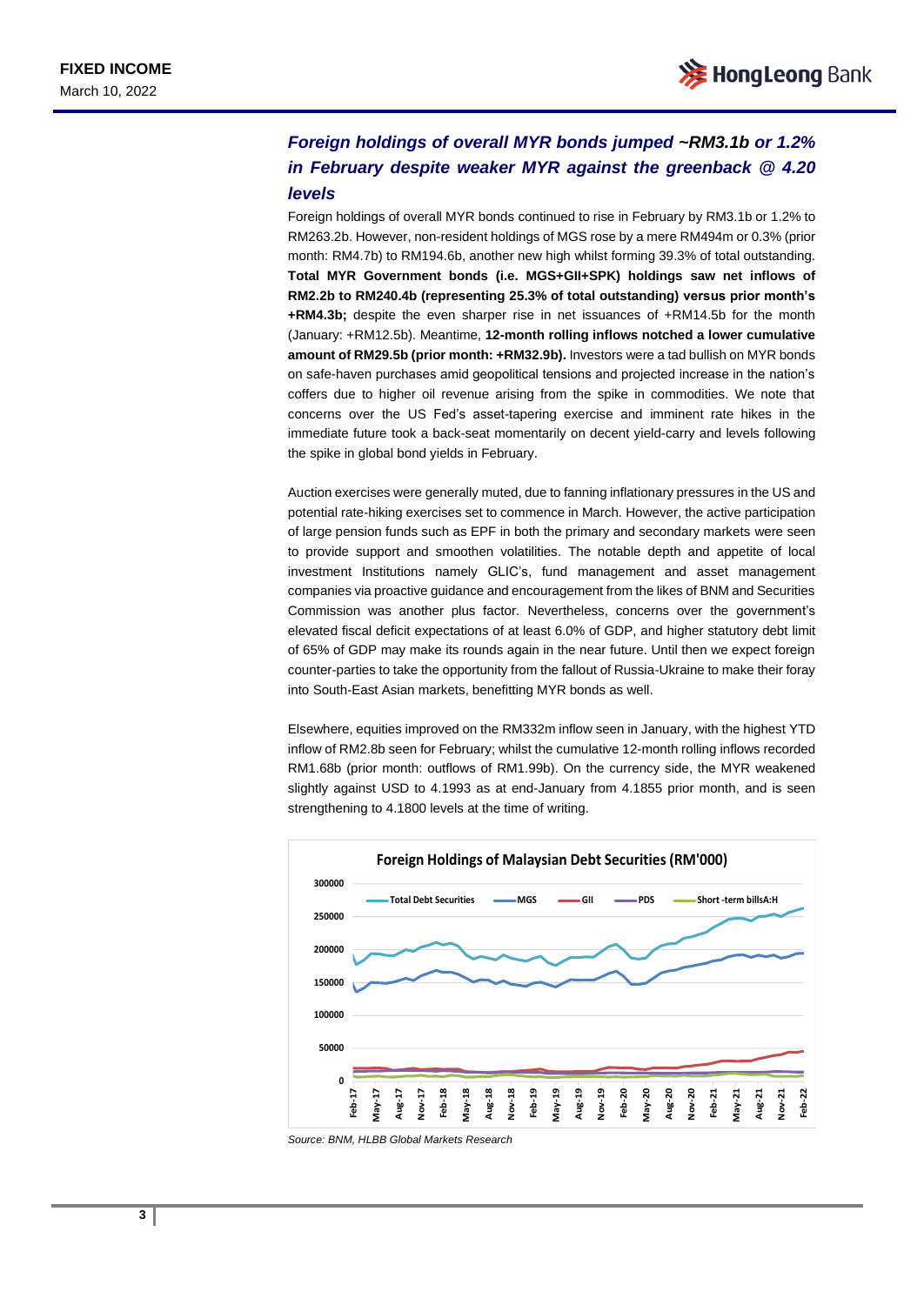## *No surprises as BNM maintained OPR at 1.75% @ March MPC meeting...*

BNM in its 2nd Monetary Policy Committee (MPC) meeting for the year on 3<sup>rd</sup> of March delivered another rate pause at today's MPC meeting, and the decision to keep OPR unchanged at a historical low of 1.75% was widely expected. The accompanied statement was by and large unchanged from the previous statement in January, save for the comments and assessment on Russia-Ukraine-related risks. The statement remained overall neutral, suggesting there is no immediate plan for any rate hike. BNM reaffirmed that whilst the world economy continues to recover from Omicron-wave of infections, the overall trajectory remains intact. The government has just announced the shift from pandemic to endemic which will give a further shot in the arm to the retail, leisure and hospitality sector when re-opening the international borders from 1<sup>st</sup> April.

**We reiterate our earlier view that growth will accelerate in 2022 (HLB: 6.1%; MOF: 5.5- 6.5%),** Given prevailing uncertainties surrounding both the pandemic as well as the Russia-Ukraine crisis, we believe BNM would continue adopt a neutral and cautious stance while closely monitoring the spill-over effects from higher inflation on growth.

**We therefore maintain our view of a possible rate lift-off in 4Q 2022 to the tune of 25bps amid broad underlying inflationary pressures which may make its presence felt sooner than later.** 

## *The month of February see auctions participation lose momentum with no availability of rollover on existing maturities for the month…*

The three (3) government bond tenders concluded for the month of February 2022 under the auction calendar saw **average BTC ratios plunge to 1.88x** (Jan: 2.29x). The highest BTC among the three auctions recorded was the 30Y reopening of MGS 6/50 at 2.423x; with a strong sum of bids totaling RM6.06b with a sizeable private placement of RM2.5b. Both the other auctions consisted of the re-opening of both the 5Y GII 9/27 and also the 7Y GII 10/28 which saw weaker covers of between 1.73-1.75x. However, the recent reopening of 15Y MGS 4/37 last week saw improved bidding metrics with BTC ratio rising to 1.986x. The rather smaller-than-expected issuance size of a mere RM3.0b saw total bids received at a YTD low of only RM5.96b. Altogether, the three (3) auctions in February mentioned earlier saw individual sum of bids amounting to between RM6.1-8.7b.

Going forward, we note that **maturity windows commence in March with a total of RM18.2b with the largest seen in 3Q2022** from scheduled MGS/GII maturities. Nevertheless, funds from maturing MGS/GII are expected to be ploughed back as reinvestments into the MYR government bond space. To recap, total combined MGS/GII maturities for 2022 amounts to circa RM78.2b (2021: RM73.7b).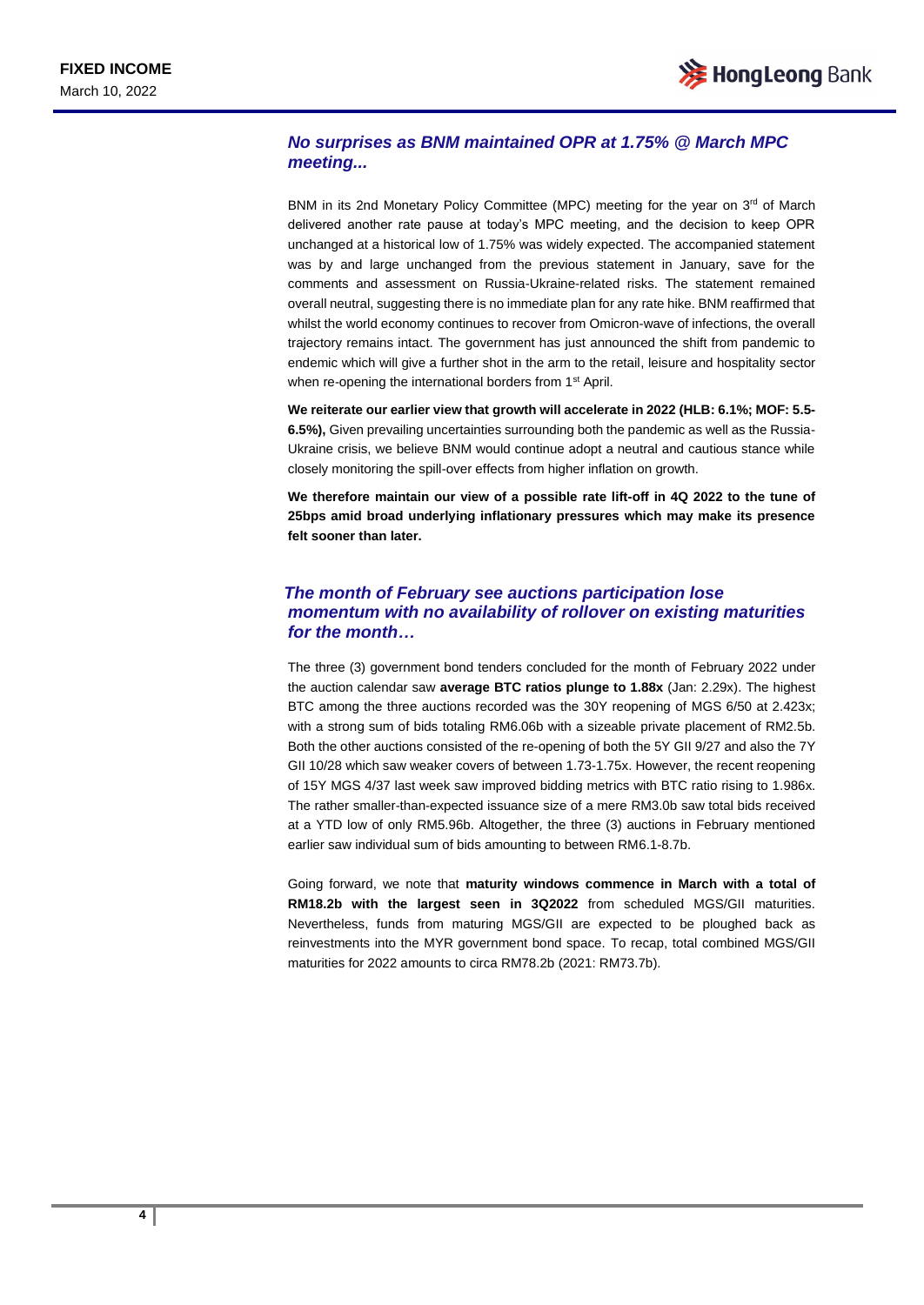March 10, 2022

| MGS/GII issuance pipeline in 2022 |                                          |                         |                               |                |                              |                                                                |                                                                |                                                     |                                               |                       |       |                                             |             |         |
|-----------------------------------|------------------------------------------|-------------------------|-------------------------------|----------------|------------------------------|----------------------------------------------------------------|----------------------------------------------------------------|-----------------------------------------------------|-----------------------------------------------|-----------------------|-------|---------------------------------------------|-------------|---------|
| <b>No</b>                         | <b>Stock</b>                             | <b>Tenure</b><br>(yrs)  | <b>Tender</b><br><b>Month</b> | Quarter        | <b>Tender</b><br><b>Date</b> | <b>Projected</b><br><b>Issuance</b><br><b>Size</b><br>(RM mil) | <b>Actual</b><br><b>Auction</b><br><b>Issuance</b><br>(RM mil) | <b>Actual</b><br><b>Private</b><br><b>Placement</b> | <b>Total</b><br><b>Issuance</b><br><b>YTD</b> | <b>BTC</b><br>(times) | Low   | Average                                     | <b>High</b> | Cut-off |
| $\mathbf{1}$                      | 5-yr reopening of MGS (Mat on 11/26)     | 5                       | Jan                           | Q <sub>1</sub> | 6/1/2022                     | 5,000                                                          | 5.000                                                          |                                                     | 5.000                                         | 2.329                 | 3.235 | 3.273                                       | 3.290       | 39.4%   |
| 2                                 | 10.5-yr new Issue of MGS (Mat on 7/32)   | 10                      | Jan                           | O <sub>1</sub> | 13/1/2022                    | 4.500                                                          | 4,500                                                          |                                                     | 9,500                                         | 2.044                 | 2.615 | 3.582                                       | 3.598       | 51.6%   |
| 3                                 | 15-yr Reopening of GII (Mat on 07/36)    | 15                      | Jan                           | Q <sub>1</sub> | 28/1/2022                    | 4,500                                                          | 3.000                                                          |                                                     | 12,500                                        | 2.574                 | 4.147 | 4.161                                       | 4.180       | 30.0%   |
| 4                                 | 5-yr Reopening of GII (Mat on 09/27)     | 5                       | Feb                           | O <sub>1</sub> | 7/2/2022                     | 4,500                                                          | 5,000                                                          |                                                     | 17,500                                        | 1.733                 | 3.470 | 3.495                                       | 3.512       | 47.6%   |
| 5                                 | 30-yr Reopening of MGS (Mat on 06/50)    | 30                      | Feb                           | O <sub>1</sub> | 14/2/2022                    | 4,500                                                          | 2,500                                                          | 2,500                                               | 22,500                                        | 2.423                 | 4.488 | 4.505                                       | 4.520       | 34.1%   |
| 6                                 | 7-yr Reopening of GII (Mat on 10/28)     | $\overline{7}$          | Feb                           | Q <sub>1</sub> | 21/2/2022                    | 4.500                                                          | 4.500                                                          |                                                     | 27,000                                        | 1.750                 | 3.587 | 3.612                                       | 3.629       | 50.0%   |
| $\overline{7}$                    | 15-yr Reopening of MGS 04/37             | 15                      | Mar                           | O <sub>1</sub> | 4/3/2022                     | 4,500                                                          | 3,000                                                          |                                                     | 30,000                                        | 1.986                 | 4.048 | 4.064                                       | 4.078       | 87.6%   |
| 8                                 | 20-yr Reopening of MGII 09/41            | 20                      | Mar                           | Q <sub>1</sub> |                              | 4.500                                                          |                                                                | X                                                   |                                               |                       |       |                                             |             |         |
| 9                                 | 3-yr Reopening of MGS 03/25              | $\overline{3}$          | Mar                           | Q <sub>1</sub> |                              | 5.000                                                          |                                                                |                                                     |                                               |                       |       |                                             |             |         |
| 10                                | 10.5-yr New Issue of MGII (Mat on 10/32) | 10                      | Apr                           | Q2             |                              | 4.000                                                          |                                                                |                                                     |                                               |                       |       |                                             |             |         |
| 11                                | 20.5-yr New Issue of MGS (Mat on 10/42)  | 20                      | Apr                           | Q2             |                              | 5.000                                                          |                                                                | X                                                   |                                               |                       |       |                                             |             |         |
| 12                                | 15-yr Reopening of MGII 07/36            | 15                      | Apr                           | Q2             |                              | 4,000                                                          |                                                                | X                                                   |                                               |                       |       |                                             |             |         |
| 13                                | 7-yr New Issue of MGS (Mat on 04/29)     | $\overline{7}$          | Apr                           | Q2             |                              | 4.500                                                          |                                                                |                                                     |                                               |                       |       |                                             |             |         |
| 14                                | 30-yr New Issue of MGII (Mat on 05/52)   | 30                      | May                           | Q2             |                              | 5,000                                                          |                                                                | x                                                   |                                               |                       |       |                                             |             |         |
| 15                                | 10-yr Reopening of MGS (Mat on 07/32)    | 10                      | May                           | Q2             |                              | 5,000                                                          |                                                                |                                                     |                                               |                       |       |                                             |             |         |
| 16                                | 3-yr Reopening of MGII 10/25             | 3                       | May                           | Q2             |                              | 4.500                                                          |                                                                |                                                     |                                               |                       |       |                                             |             |         |
| 17                                | 15-yr Reopening of MGS 04/37             | 15                      | Jun                           | Q2             |                              | 4,000                                                          |                                                                | X                                                   |                                               |                       |       |                                             |             |         |
| 18                                | 5-yr Reopening of MGII 09/27             | 5                       | Jun                           | Q2             |                              | 4.000                                                          |                                                                |                                                     |                                               |                       |       |                                             |             |         |
| 19                                | 30-yr Reopening of MGS 06/50             | 30                      | Jun                           | Q2             |                              | 4,000                                                          |                                                                | X                                                   |                                               |                       |       |                                             |             |         |
| 20                                | 10-yr Reopening of MGII (Mat on 10/32)   | 10                      | Jul                           | Q <sub>3</sub> |                              | 5.000                                                          |                                                                | X                                                   |                                               |                       |       |                                             |             |         |
| 21                                | 20-yr Reopening of MGS (Mat on 10/42)    | 20                      | Jul                           | Q <sub>3</sub> |                              | 5.000                                                          |                                                                | X                                                   |                                               |                       |       |                                             |             |         |
| 22                                | 7-yr Reopening of MGII 07/29             | $\overline{7}$          | Jul                           | Q <sub>3</sub> |                              | 5.000                                                          |                                                                |                                                     |                                               |                       |       |                                             |             |         |
| 23                                | 5-yr Reopening of MGS 11/27              | 5                       | Aug                           | Q <sub>3</sub> |                              | 5.000                                                          |                                                                |                                                     |                                               |                       |       |                                             |             |         |
| 24                                | 20-yr Reopening of MGII 09/41            | 20                      | Aug                           | Q <sub>3</sub> |                              | 5.000                                                          |                                                                | X                                                   |                                               |                       |       |                                             |             |         |
| 25                                | 15-yr Reopening of MGS 04/37             | 15                      | Aug                           | Q <sub>3</sub> |                              | 5.000                                                          |                                                                | X                                                   |                                               |                       |       |                                             |             |         |
| 26                                | 3-yr Reopening of MGII 10/25             | $\overline{\mathbf{3}}$ | Sep                           | Q <sub>3</sub> |                              | 4.500                                                          |                                                                |                                                     |                                               |                       |       |                                             |             |         |
| 27                                | 7-yr Reopening of MGS (Mat on 04/29)     | $\overline{7}$          | Sep                           | Q <sub>3</sub> |                              | 5.000                                                          |                                                                |                                                     |                                               |                       |       |                                             |             |         |
| 28                                | 15.5-yr New Issue of MGII (Mat on 03/38) | 15                      | Sep                           | Q <sub>3</sub> |                              | 5.000                                                          |                                                                |                                                     |                                               |                       |       |                                             |             |         |
| 29                                | 3-yr Reopening of MGS 03/25              | $\overline{\mathbf{3}}$ | Oct                           | O <sub>4</sub> |                              | 5.000                                                          |                                                                |                                                     |                                               |                       |       |                                             |             |         |
| 30                                | 10-yr Reopening of MGII (Mat on 10/32)   | 10                      | Oct                           | Q <sub>4</sub> |                              | 5.000                                                          |                                                                | X                                                   |                                               |                       |       |                                             |             |         |
| 31                                | 20-yr Reopening of MGS (Mat on 10/42)    | 20                      | Oct                           | Q <sub>4</sub> |                              | 5,000                                                          |                                                                | X                                                   |                                               |                       |       |                                             |             |         |
| 32                                | 7-yr Reopening of MGII 07/29             | $\overline{7}$          | Nov                           | Q <sub>4</sub> |                              | 4,500                                                          |                                                                |                                                     |                                               |                       |       |                                             |             |         |
| 33                                | 5-yr Reopening of MGS 11/27              | 5                       | Nov                           | Q <sub>4</sub> |                              | 4.500                                                          |                                                                |                                                     |                                               |                       |       |                                             |             |         |
| 34                                | 30-yr Reopening of MGII (Mat on 05/52)   | 30                      | Nov                           | O <sub>4</sub> |                              | 4,000                                                          |                                                                | X                                                   |                                               |                       |       |                                             |             |         |
| 35                                | 10-yr Reopening of MGS (Mat on 07/32)    | 10                      | Dec                           | Q <sub>4</sub> |                              | 4.500                                                          |                                                                |                                                     |                                               |                       |       |                                             |             |         |
| 36                                | 3-yr Reopening of MGII 10/25             | 3                       | <b>Dec</b>                    | Q <sub>4</sub> |                              | 4.500                                                          |                                                                |                                                     |                                               |                       |       |                                             |             |         |
| Gross MGS/GII supply in 2022      |                                          |                         |                               |                |                              | 167,000                                                        | 27.500                                                         | 2.500                                               | 30,000                                        |                       |       | PROJECTED TOTAL ISSUANCE SIZE = 167.000.000 |             |         |

*Source: BNM, HLBB Global Markets Research*

### *MGS/GII secondary market activity dialed back in February…*

Trading volume for MYR govvies i.e. MGS + GII + SPK bonds fell m/m by 17.8% to ~RM47.5b in February compared to prior month's RM57.8b partly due to the Chinese lunar holidays and shorter trading month. Some investors were seen sidelined despite BNM's MPC meeting which saw a "sanguine" report regarding the monetary policy path going forward. However rising volatility due to attention oscillating back and forth between news on US inflation/projected rate hikes and Russia-Ukraine conflict; plus it's impact on potential stagflation. Both buyers and sellers were reasonably even in their impact on bond yield movements amid the volumes seen during the month as bond yields for the month under review:

- moved very little within 8-10Y tenures
- rallied between 10-25bps in the short-end 23's
- yields spike the most for the 5-&Y tenures

Traders and investors seemed concerned mainly over foreign news regarding US inflation, interest rate lift-off and also the Russia-Ukraine war. (To recap the Fed's balance-sheet runoff was \$30b in February whilst a final tally of \$15b in March is still on-going). However we opine that portfolio management activities will resume its usual routine. The easing of movement restrictions and the opening of Malaysia's international borders is expected to provide support for bonds by institutional investors that include pension funds such as EPF, KWAP, inter-bank participants, local GLIC's and also real money investors like lifers and asset management companies.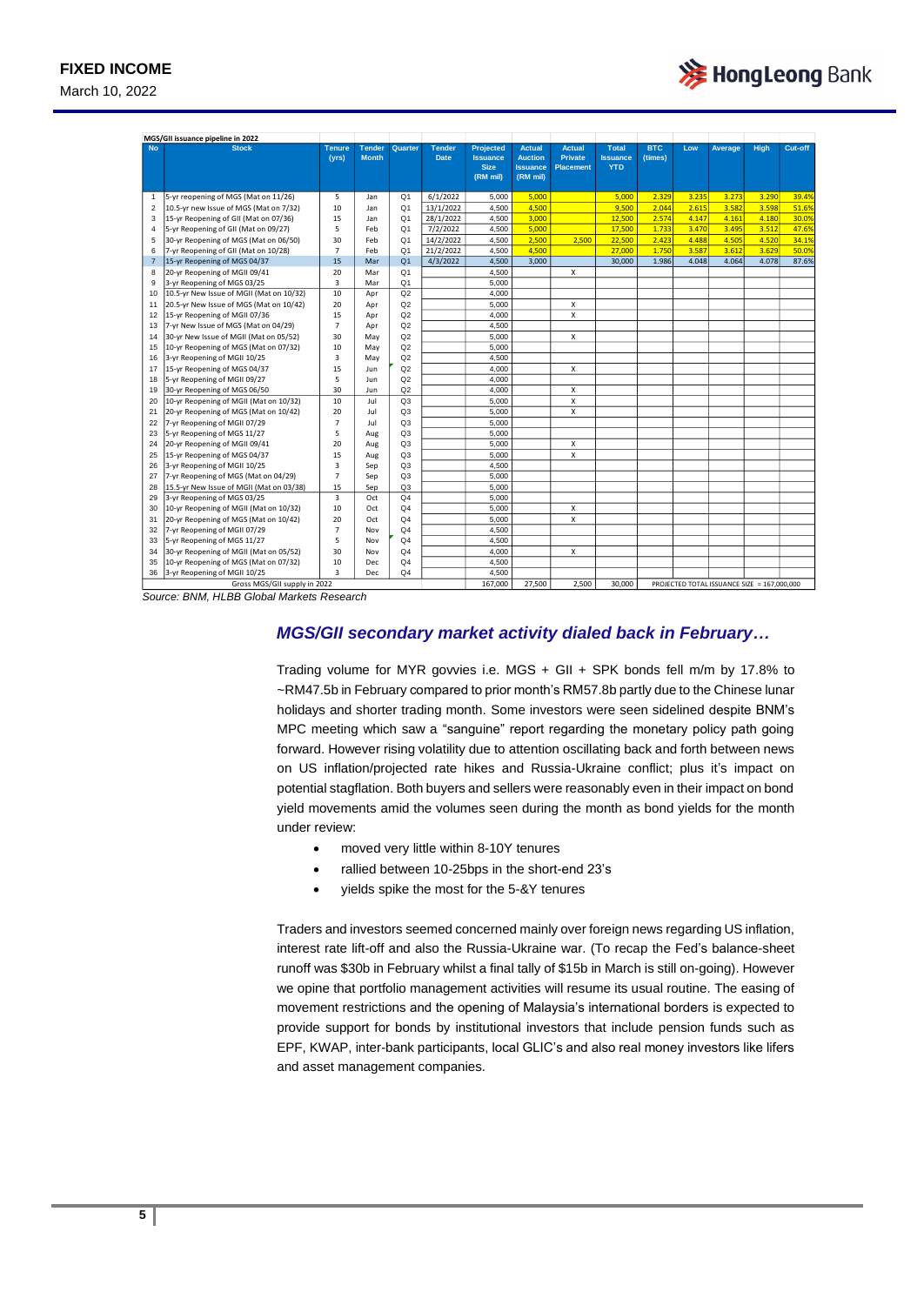

*Source: BPAM, Bloomberg, HLBB Global Markets Research*

#### *Corporate Bonds/Sukuk saw investor activity ease in February…*

Overall Corporate Bonds/Sukuk (including Govt-Guaranteed bonds) in the secondary market saw trading volume decrease by 10.3% to ~RM8.44b in February (Jan: RM9.41b). Appetite for yield carry took a back-seat with the weaker momentum arising due to concerns over Omicron variant infections and its impact to corporates, elevated inflation in the US, the Fed's intention to hike rates and also the Russia-Ukraine war. Despite the shortage of primary issuances, overall yields for the GG-segment, with the 2Y,3Y and 10Y tenures tightening the most between 3-9bps to between 2.75-4.03%. Similarly, the AAA-rated space saw tenures between 3-10Y richer between 2-6bps; with levels around 3.27-4.24%. The AA2-segment too saw yields slightly tighter between 1-3bps for both the 3Y and 7Y sector; resulting in yields closing within the ranges of ~3.50% and -4.30% area. Bonds at both ends of the curve were generally weaker across the abovementioned ratings with largest deviations seen in the short-ends. However we opine that this represents opportunity for portfolio managers in search of higher yield-carry, on improving liquidity in the coming months. We note that foreign holdings for both GG and pure Credits eased inched up by ~RM114m to RM14.2b.

Total transactions for GG bonds maintained to form ~30.5% (Jan: 30.3%) of overall volume. It was no different for AAA-rated papers which similarly saw total trades maintain volume-wise m/m its total market share at  $\sim$  32.2% of overall trades. Likewise, the AAspace saw secondary market trades sustain its 37.3% share of overall investor interest (Jan: 37.4%). The GG-space was well spread among names like DANAINFRA, LPPSA, PASB, PTPTN and PRASARANA. **Bonds that garnered top volume for the month were GAMUDA 11/22 (AA3) that declined 7bps at 2.54% followed by PR1MA 10/24 (GG) which spiked 47bps to 3.02% and subsequently PASB 8/22 (AAA) which rallied 43bps to 2.42%.** Frequency and volume of trades in the pure credit space were mainly seen in CAGAMAS 22-24's, AMAN 22-25's, MMC Corp 23-27's, GENM Capital 25-27's, MERCEDEZ 22-23's, Khazanah-related SPV's (i.e. DANGA 24-28's, DANUM 25-30's), construction/property entities (i.e. UEM SUNRISE 22-26's, PKNS 22-25's), toll-operator (i.e. DUKE 30-37's, ANIH 24-29's), utilities i.e. telco/water/power (i.e. TENAGA 28-40's, TNB WE 25-34's, PASB 22-30's, BGSM 22-26's, EDRA 22-32's, SEB 25-35's, Sarawak Hidro 23-26's and YTL Power 22-28's) and IMTIAZ 22-28's. The banking/finance sector saw traded names in MAYBANK perps, CIMB 2116NC24 perps, PUBLIC 29NC24, MCIS 31NC26 and RHB Bank/RHB Islamic callable bonds. There were frequent odd-lot denominated trades involving banking names like ALLIANCE 2030 callable bonds, SABAH Development Bank 23-26's, unrated ECO World 23-25's, Eco world capital 26's, IJM Land perps, YNH Property 25-27's, its perps, Tropicana 23-26's, its perps and finally UMW Holdings perps.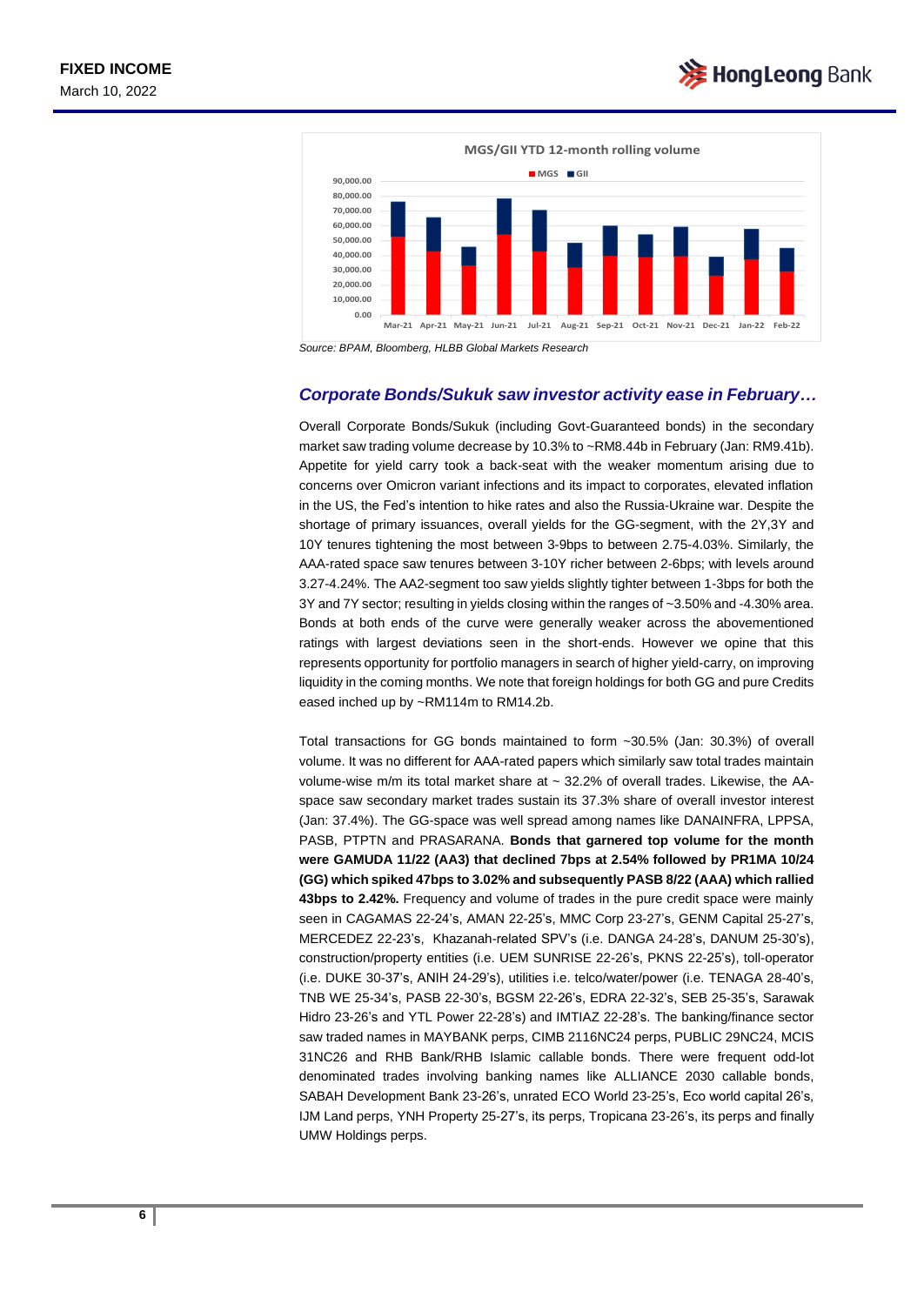



*Source: BPAM, Bloomberg, HLBB Global Markets Research*



*Source: BPAM, Bloomberg, HLBB Global Markets Research* 

### *Primary issuance prints in February driven by the following:*

| Notable issuances in Feb-22                                  | Rating         | <b>Amount Issued (RM mil)</b> |
|--------------------------------------------------------------|----------------|-------------------------------|
| Cagamas Berhad                                               | <b>AAA</b>     | 550                           |
| PASB IMTN 4.220% 25.02.2032 - Issue No. 38                   | <b>AAA</b>     | 750                           |
| Toyota Capital Malaysia Sdn Berhad                           | AAA            | 100                           |
| Batu Kawan Berhad                                            | AA1            | 500                           |
| Malaysia Debt Ventures Berhad                                | AA3            | $\overline{2}$                |
| PKNS IMTN 3.390% 22.02.2023                                  | AA3            | 230                           |
| <b>UEM Sunrise Berhad</b>                                    | AA3            | 40                            |
| <b>WCT Holdings Berhad</b>                                   | AA3            | 100                           |
| YNH Property Berhad                                          | A <sub>1</sub> | 323                           |
| <b>BGMC BRAS Power Sdn Berhad</b>                            | <b>NR</b>      | $\overline{2}$                |
| <b>BGRB Venture Sdn Berhad</b>                               | NR.            | 10                            |
| Danum Sinar Sdn Berhad                                       | <b>NR</b>      | 3                             |
| Hektar Black Sdn Berhad                                      | <b>NR</b>      | 10                            |
| Idiwan Solar Sdn Berhad                                      | <b>NR</b>      | $\overline{2}$                |
| KYS Assets Sdn Berhad                                        | <b>NR</b>      | 26                            |
| Laksana Positif Sdn Berhad                                   | <b>NR</b>      | 3                             |
| Potensi Angkasa Sdn Berhad                                   | <b>NR</b>      | 15                            |
| Priceworth International Berhad                              | N <sub>R</sub> | 20                            |
| Semangkuk 2 Berhad                                           | <b>NR</b>      | 430                           |
| Setia Fontaines Sdn Berhad (fka Setia Recreation Sdn Berhad) | NR.            | 8                             |
| <b>SMTrack Berhad</b>                                        | <b>NR</b>      | 6                             |
| Tumpuan Azam Sdn Berhad                                      | NR.            | 17                            |
| West Coast Expressway Sdn Berhad                             | <b>NR</b>      | 14                            |
| XL Holdings Berhad (fka Xian Leng Holdings Berhad)           | <b>NR</b>      | 20                            |
|                                                              |                | 3,179                         |

*Source: BPAM, Bloomberg, HLBB Global Markets Research*

Total fresh issuances of Corp Bonds/Sukuk in January fell from RM4.88b to RM3.18b. The more prominent issuances consisted of CAGAMAS Bhd's AAA-rated 2Y papers totaling RM550m with coupons between 2.86-3.31% and also AAA-rated PASB's RM750m of unrated 8-10Y bonds with coupons ranging between 4.18--4.22%.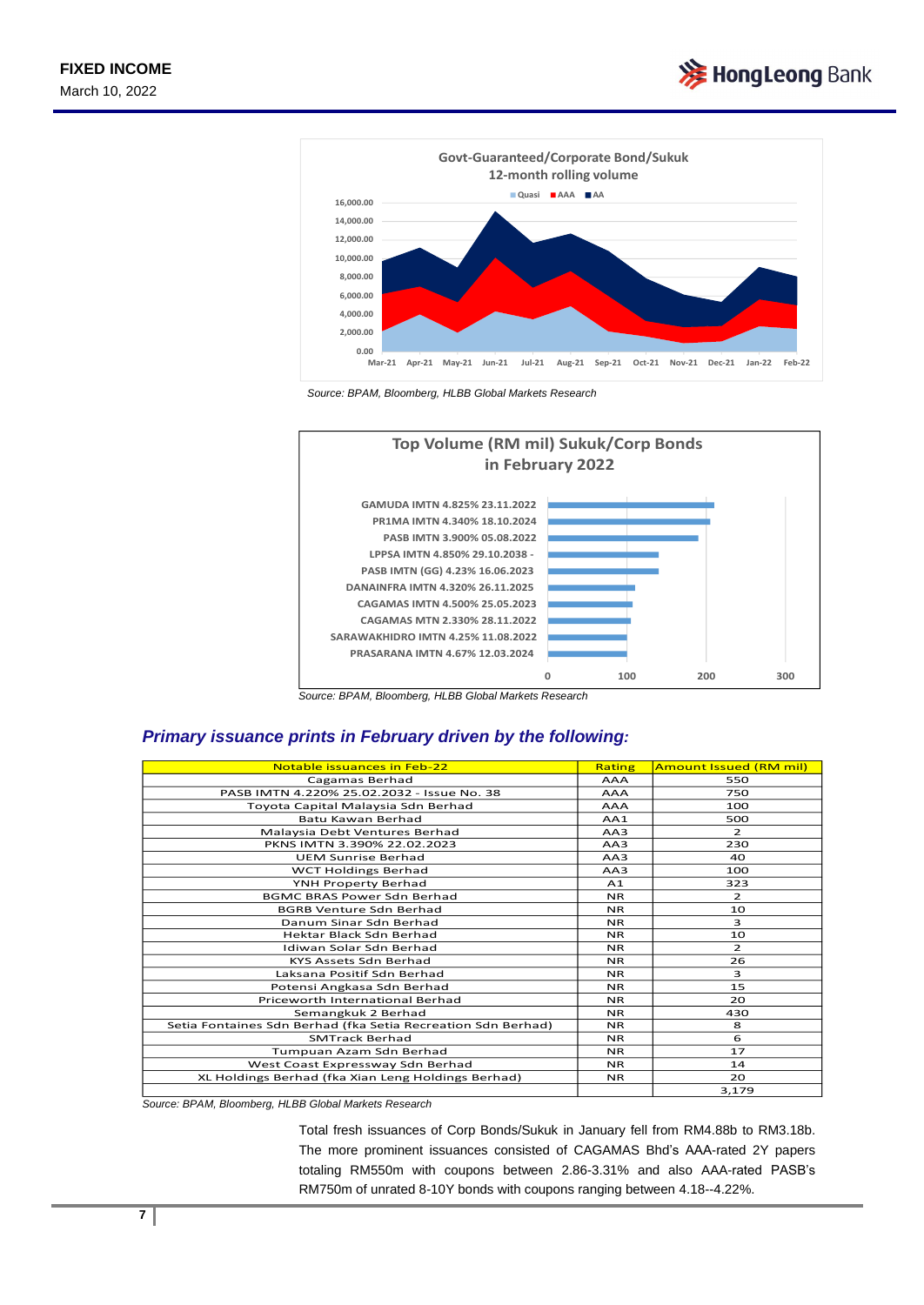#### *Outlook for February 2022*

### *Expect USTs to witness slight pressure in March as inflationary concerns "jostle for attention" with potential stagflation concerns arising from the Russia-Ukraine war…*

The Federal Reserve will have its next FOMC meeting only on **16-17th of March for which we maintain our view of a 25bps rate hike** due to stubborn inflation, strong jobs data and solid ISM/PMI manufacturing data. Fed Chair Powell and his team of officials are expected to portray a hawkish-centric Fed whilst supporting rate-normalization measures. Elsewhere, investors will also be eagerly watching the developments and impact of the Russia-Ukraine war on commodities namely food, oil and also financial institutions involved in Russia that are operating out of US and Europe. Expectations going forward are also for several key indicators to be potentially robust with higher wage growth, lower unemployment rate of currently 3.8% (close to the pre-pandemic levels of 3.50% in February 2020). We are neutral-to slightly bearish over nominal UST's and foresee more pressure in the front-ends ahead of the all-important March FOMC meeting as traders see possibility of up to six (6) rate hikes of at least 25bps each in 2022. **Expect a flatter yield curve going forward as investors expect rate hikes and prepare to purchase the longer-end due to concerns over longer-term economic growth projections.** The high probability of a rate hike anywhere between 25-50bps in the upcoming FOMC meeting in March is certain to impact USTs and corporate bond yields.

In the Credit/Corporate space, the Bloomberg Barclays US Corporate Total Return Value (for Investment Grade or IG) saw a loss narrowing to 2.0% in February (Jan: -3.37%; with OAS spreads narrowing from the earlier 12-month high of 155bps, to 135bps as elevated inflation and monetary policy tightening woes kept investors on their toes with the volatility seen in UST's. Gross primary issuances were subdued at ~\$82b, much lower than preliminary estimates. The Bloomberg Barclays US Corporate High Yield Total Return Index (for High Yield or HY) also recorded a smaller loss of 1.0% (Dec: -2.71%) but spreads notably widened by 55bps instead to 385bps. The easing Omicron variant infections is seen to have a drastic reduction in impacting the economy and we anticipate less deterioration in credits and debt-servicing abilities of corporates. Corporate credit has weakened slightly this year amid fears that the US Fed may tighten monetary policy too aggressively to fight inflation, potentially hurting growth. The Russia-Ukraine factor may compound the inflation picture for both the IG and HY sector. Nevertheless, March may however deliver \$120b in new IG issuance as geopolitical and inflationary cross-currents provide opportunity to price at pre-pandemic levels.

Our monthly fundamental view suggests the 10-year yield should maintain levels i.e. with a slight upward bias as March FOMC rate premium is deemed to be partially priced-in**. The 10-year UST is expected to continue ranging between 1.80-2.00%; finding support at key 2.00% levels for this month.** Russia's invasion of Ukraine has caused commodity prices to spike; thus threatening to keep inflation elevated. Hence inflationlinked government debt i.e. TIPS is expected to outperform amid the recent global debt rally The IG issuances within the 5-7Y duration are still our preferred choice along the curve, namely in sectors covering financial institutions, technology and consumer cyclicals.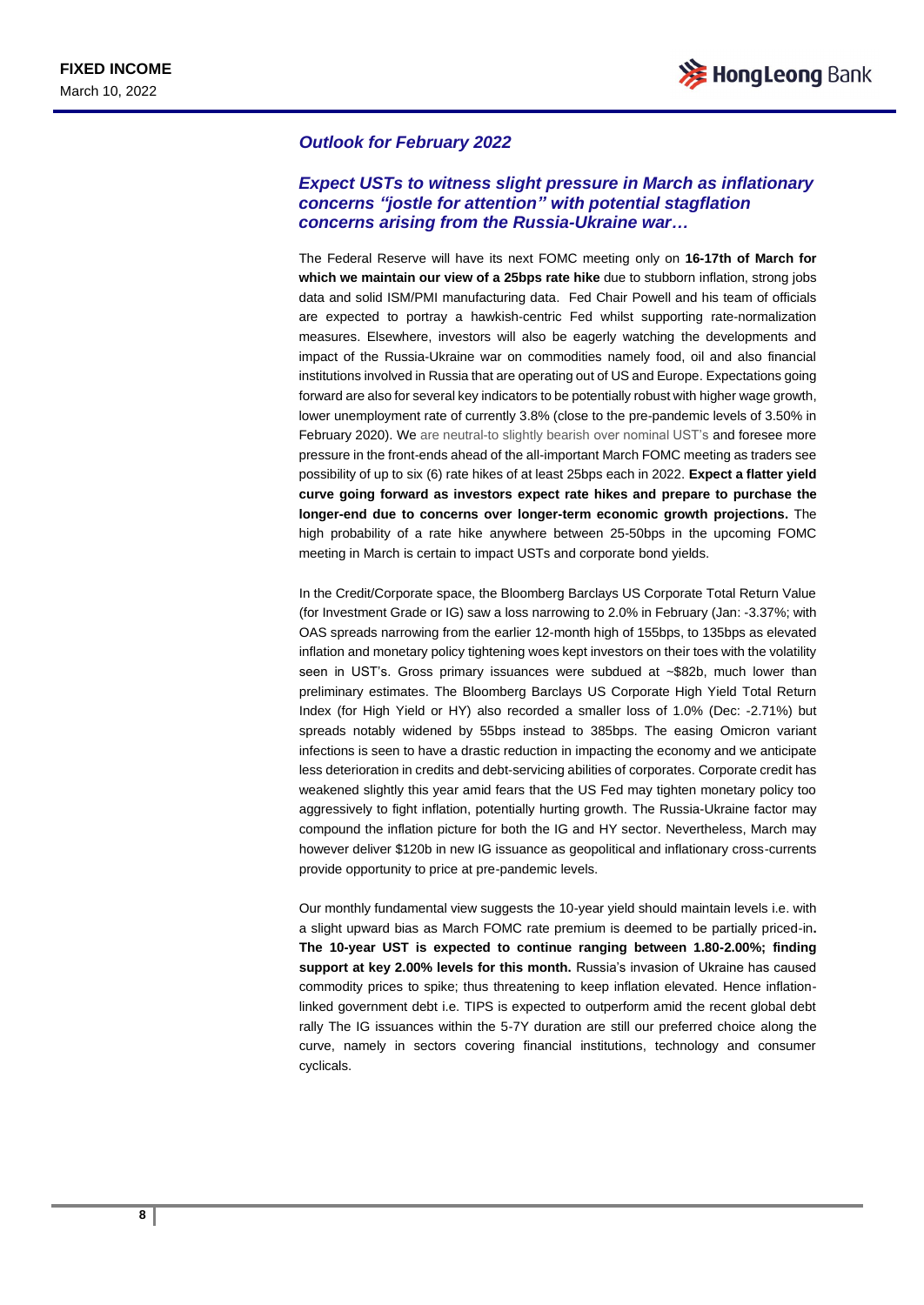## *Local govvies may see yields trend sideways mainly driven by foreign leads…*

The MYR bond market saw **weaker bidding metrics** for all three (3) auctions conducted in February. The re-opening of RM3.0b 15Y MGS 4/37 on 4th of March was "average" at best with a BTC ratio of 1.986x, but bids submitted amounted to a tepid YTD low of RM5.96b; with support seen mainly by local banks, foreign counter-parties and also lifers. The Russia-Ukraine war and the various sanctions imposed and proposed in the pipeline may allow for funds to make its way to South-East Asian bond markets, thus potentially benefitting MYR bonds.

Even if the pace of US asset tapering is revised, the performance of the Malaysian fixed income asset class is expected to boil down to the **quantum and number of rate hike exercises in US**. To recap, our projected auction size for 2022 which totals ~RM167b is slightly optimistic as our estimated cumulative issuances YTD of RM32.0b is slightly larger than the actual issuances of RM30.0b as at the time of writing.

The US Fed's rapid rate-hiking exercises going forward are expected to be countered by the potential severity and **impact of Russia's invasion of Ukraine** which has caused a spike in commodity prices and possibly retarding economic growth. We expect local govvies i.e. MGS/GII's to still trade within ranges but with more volatility. Nevertheless, with the active role played by EPF and the wide local investor base, we foresee some degree of support and stability for yields in the secondary market. Net govvies issuances for the month is expected to drop substantially from **+RM14.5b in February to -RM4.2b** in March and is not expected to put pressure on yields due to sufficient availability and rollover from maturities. We take cognizance of the government's intention to allow for liberalization in economic activities including tourism, leisure, hospitality, travel and retail sectors come April as the Omicron infections are believed to be under control. This may assist in corporate activity and boost profitability.

**We expect the 10Y MGS yield to maintain its trading range between 3.70-3.90%, with support pegged at 3.90% levels. The 5Y and 15Y MGS/GII space currently reflect better relative values along the curve. In the corporate bonds/Sukuk space, we still favor logistics/tolling/commodity sectors and are positive on the shorter-end and belly i.e. 2Y, 5Y tenures in AAA/AA (spreads ranging from 28-50bps), and also the 7-10Y GG-sector (spreads of 16-32bps).**